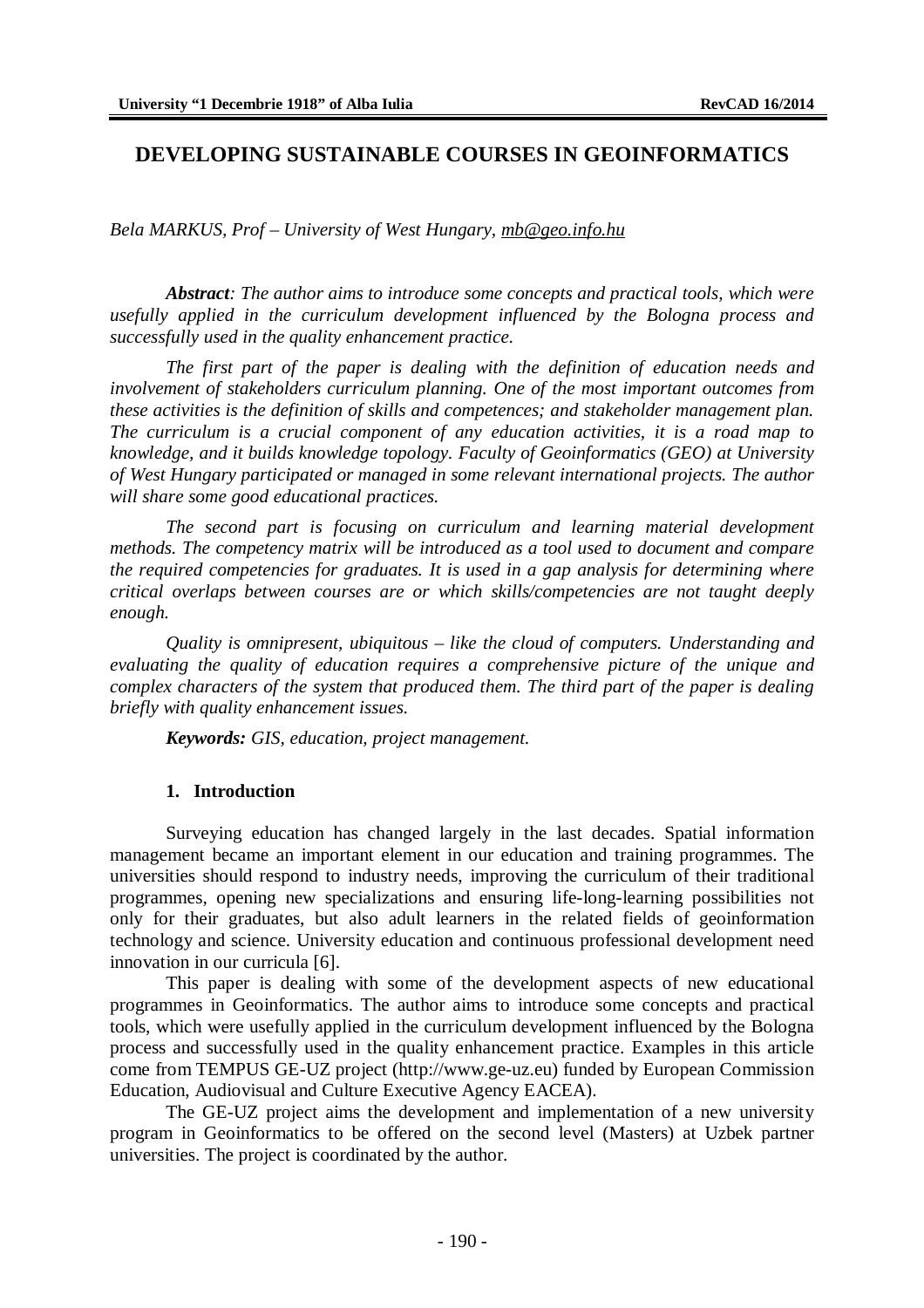The specific objectives of the project are:

- o to develop a successful MSc in Geoinformatics,
- o to ensure that there will be qualified staff available for course delivery by organizing train-the-teachers courses,
- o to ensure the universities have adequate equipment for GIS/geodesy teaching by buying geodetic equipment and GIS laboratories,
- o to ensure the sustainability of the educational environment by building a sustainable educational.

## **2. Needs analysis and stakeholder management**

This chapter is dealing with the definition of education/training needs and involvement of stakeholders. One of the most important outcomes from these activities is the definition of skills and competences; and the stakeholder management plan.

The first task in educational development is a **needs analysis**. The analysis should be designed in order to measure the needs of the academic and industrial stakeholders.

Stakeholder is a person, group, or organization that has direct or indirect stake in the development because it can affect or be affected by the organization's actions, objectives, and policies. Stakeholders in an educational programme development including

- o faculty leaders, professors, teachers, administrative staff members;
- o students, potential BSc students and their family, student unions;
- o relevant ministries, accreditation institutes, other universities as competitors or possible partners;
- o employers, government (and its agencies), suppliers, unions, and the professional community etc.

The needs assessment should cover the whole spectrum of the current situation within

- o Internal environment (university, faculty, staff, students, existing courses, projects, infrastructure);
- o Specific environment (labour market, other universities, companies staff development, data infrastructure);
- o External environment (legal, social, economic, technical, cultural, ethical).

The needs analysis should

- o Describe the problems What gaps exist?
- o Determine the needs for training/learning.
- o Find out what are driving forces of the needs.
- o Evaluate existing courses/trainings by the competitors.
- o Assess the potential learning possibilities.
- o Discover information about logistical concerns and constraints.
- o Define the expected skills and competences.

The acquisition of needs can be done in different ways through questionnaires, interviews or group meetings, where the participants are selected to represent the interests of the larger community.

**Stakeholder analysis** is a technique used to identify the people or organisations that have to be won over [1]. Stakeholder analysis helps with the identification of the following:

- o stakeholders' interests,
- o mechanisms to influence other stakeholders,
- o potential risks,
- o key people to be informed about the project during the execution phase,
- o negative stakeholders as well as their adverse effects on the project.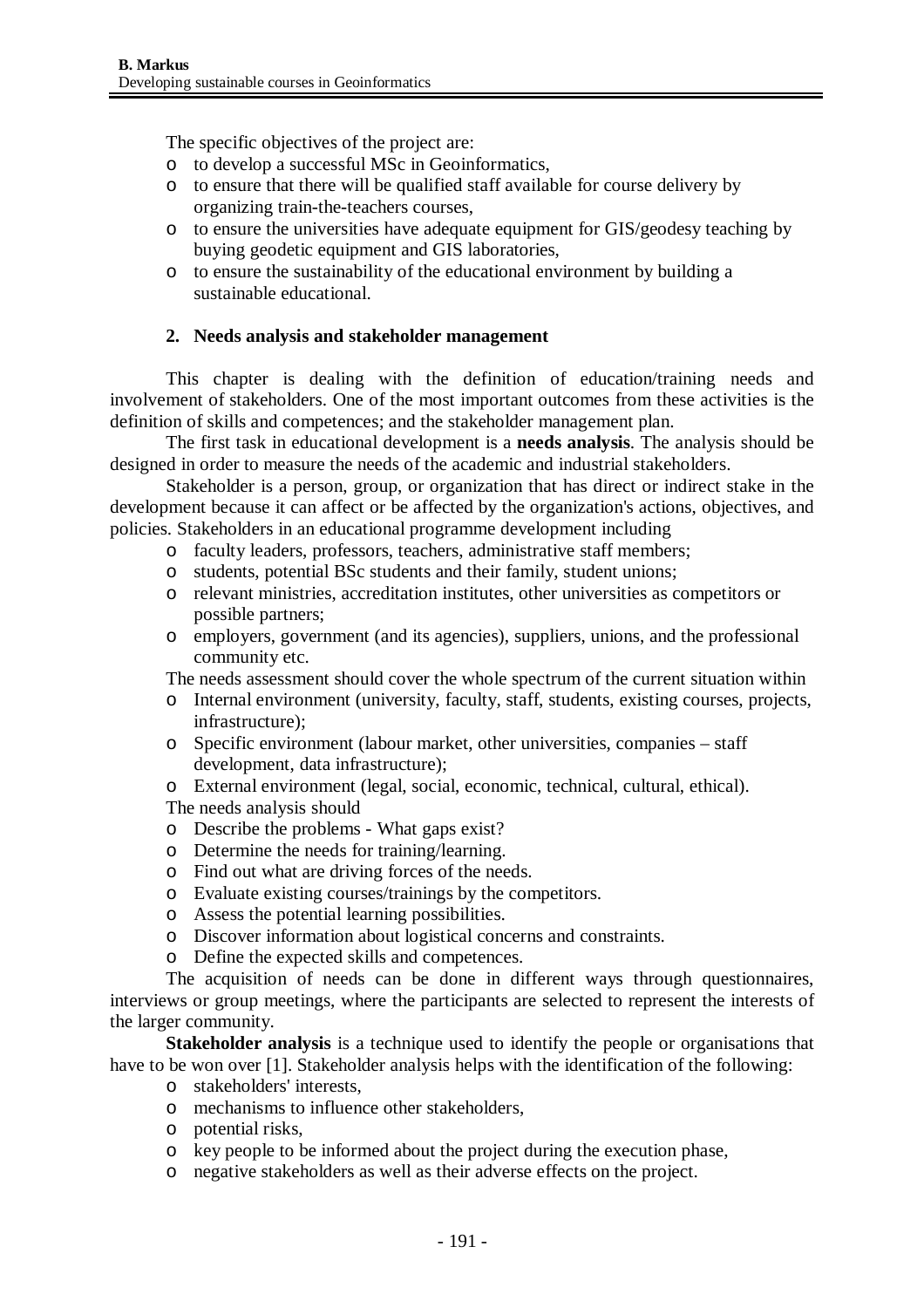After identification, it is useful to map out the stakeholders on a Power/Interest Grid (as shown in the next figure), and classify them by their power over the project delivery and by their interest in the project.



Fig. 1. Power/interest diagram of stakeholders (Source: GE-UZ)

Someone's position on the grid shows the actions how to manage them. The aim of **stakeholder management** is to enhance their interest and to use their support within the project implementation:

- o High power, highly interested stakeholder: we must fully engage them and make the greatest efforts to satisfy their expectations.
- o High power, less interested group: inform them about the project aims and progress; keep them satisfied.
- o Low power, highly interested group: keep them well informed. The efforts of these people or organizations can be very helpful.
- o Low power, less interested group: monitor them as needed.

The benefits of using a stakeholder-based project implementation are that:

- o We can use the opinions of the powerful stakeholders to shape our projects at an early stage. Their input can also improve the quality of our project.
- o Gaining support from stakeholders can help us to win more resources this makes it more likely that the project will be successful.
- o By communicating with stakeholders early and frequently, we can ensure that they understand the benefits of the project – this means they can support us actively when necessary.
- o We can anticipate what people's reaction to our project may be, and build into our plan the actions that will win stakeholders' support.

We can summarize the understanding gained on the stakeholder map, so that we can easily see which stakeholders are expected to be blockers or critics, and which stakeholders are likely to be advocates and supporters or your project. A good way of doing this is by colour coding: e.g. showing advocates and supporters in green, blockers and critics in red, and others who are neutral in orange.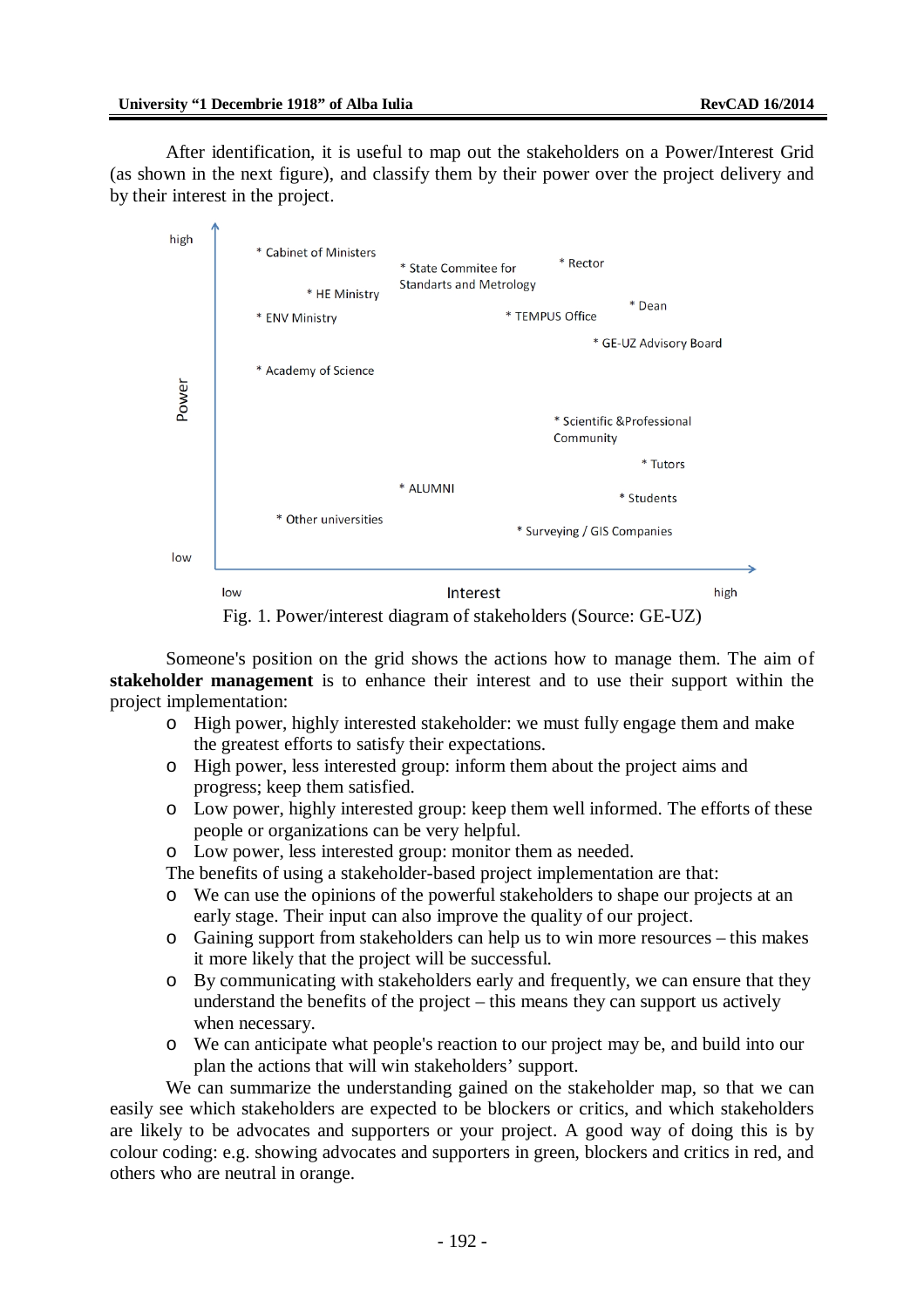Based on the careful analysis a strategy can be composed for engagement of stakeholders. Stakeholder management supports the course planners by interpreting and influencing any person or organization who can be positively or negatively impacted by, or cause an impact on the course and by creating positive relationships through the appropriate management of their expectations.

| <b>Students</b>                          | What to do?                                                | When to do?                                   | How to do?                                                                                             | Where to do?                               | Whom to do?                                                                   |
|------------------------------------------|------------------------------------------------------------|-----------------------------------------------|--------------------------------------------------------------------------------------------------------|--------------------------------------------|-------------------------------------------------------------------------------|
| To create a student society              | To organize student<br>unions and assign<br><b>leaders</b> | Starting from<br>September                    | Organizing<br>meetings for<br>students to<br>communicate<br>with each others                           | <b>National</b><br>Partner<br>universities | Coordinators<br>and teachers                                                  |
| Include in research and applied activity | Include in research<br>and applied activity                | During project<br>implementation<br>and after | Promote<br>international<br>projects and<br>international<br>cooperation,<br>including study<br>abroad | In all partner<br>universities             | Partner<br>participants,<br>teachers and<br>developers.<br><b>EU Partners</b> |

Fig. 2. Stakeholder management plan (Source: GE-UZ, fragment from stakeholder strategy by Uzbek course developers)

## **3. Curriculum development**

The second part of the paper is focusing on curriculum development methods. The competency matrix will be introduced as a tool used to document and compare the required competencies for graduates. It is used in a gap analysis for determining where critical overlaps between courses are or which skills/competencies are not taught deeply enough.

We should make distinction between learning outcomes and knowledge, skills, competences to distinguish the different roles of the most relevant players: educational development staff, learners and other stakeholders [4].

**Learning outcomes** are categorized as: knowledge, skill, and competence. Depending on the level of understanding the learner is obtaining.

- o Knowledge: the outcome of learning. Knowledge is the body of facts, principles, theories and practices that is related to a field of study. It's being able to discuss the specific field with a peer, or read technical papers about it.
- o Skills: means the ability to apply knowledge and use know-how to complete tasks and solve problems. Skill is all about being useful; it's only about being able to do things.
- o Competencies: means the proven ability to use knowledge and skills in work or study situations and in professional and personal development.

In a sense, knowledge is the absence of skill and skill is the absence of knowledge. They are complementary. Regarding competences: the university education is only the starting phase in the professional carrier.

Desired learning outcomes of a process of learning are formulated by the educational development staff, preferably involving project representatives in the process, on the basis of input of internal and external stakeholders.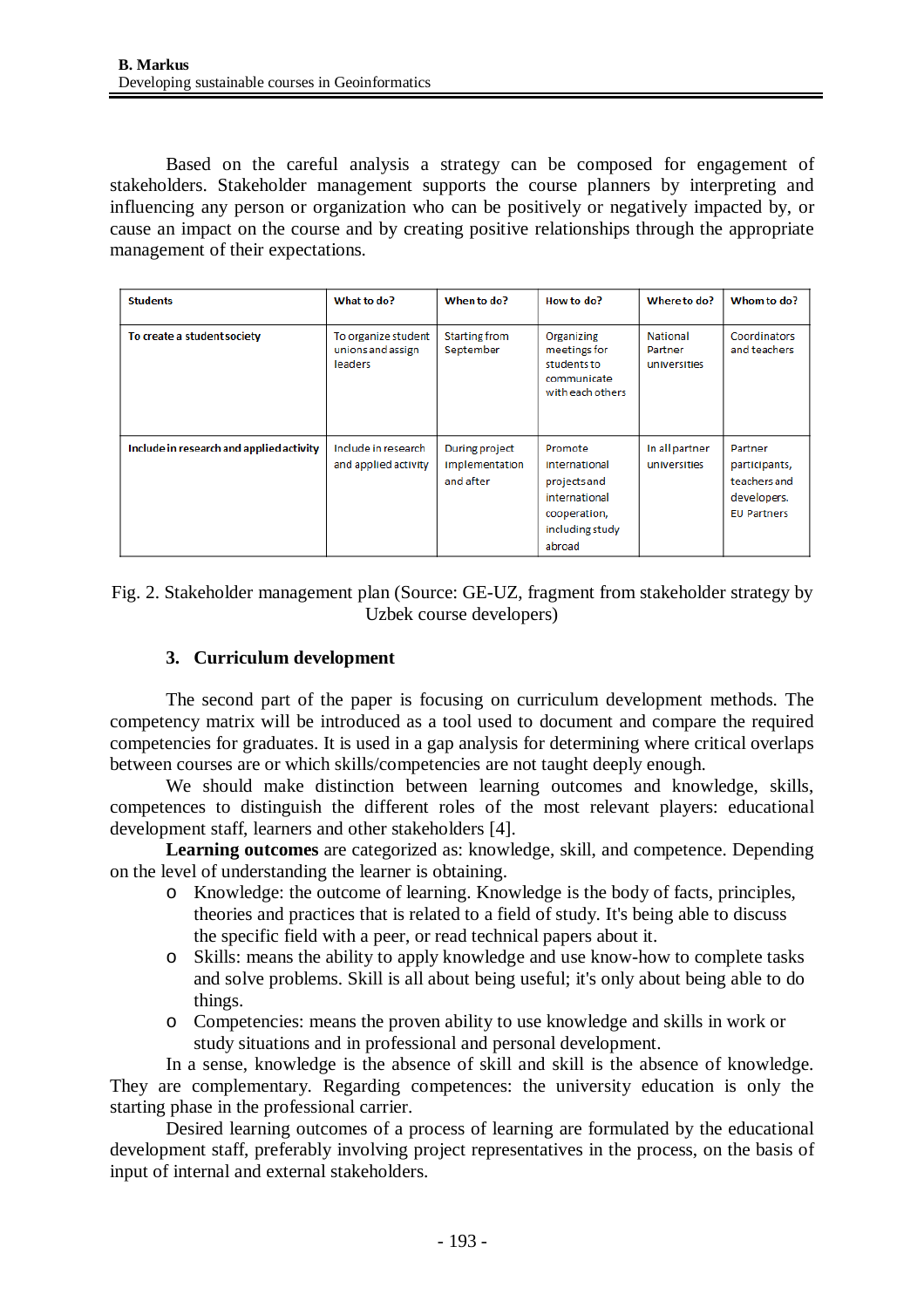**Professional competences** will be reached by life-long learning (LLL) and life-long experiencing. Universities should support their graduates in LLL with different kind of education and training.

The curriculum is a crucial component of any education/training activities, it is a road map to knowledge, and it builds knowledge topology. Curriculum design includes consideration of aims, intended learning outcomes, concise content, learning and teaching methods, and assessment. The curriculum must be based on the needs of stakeholders, founded on clearly defined skills and competences. The outcome will be a complex material about the new curriculum. It will contain all the required and necessary information for the accreditation.

The syllabus is the detailed content of the programme; the topics, issues or subjects that will be covered as it proceeds [7]. In selecting content for inclusion, we should bear the following principles in mind:

- o It should be relevant to the programme. An effective curriculum is clearly focused on the planned competences. The inclusion of irrelevant topics, however interesting in themselves, may confuse students.
- o It should be appropriate to the level of the programme. An efficient curriculum is progressive, leading students onward and building on what has gone before. Material which is too basic or too advanced for the student in current stage erodes motivation to learn.
- o It should be up to date and should reflect current trends.

The learning material developers are working on their own module specification. This process needs of course a cross-functional implementation. In the design of detailed content the **competency matrix** can help to harmonize the work of the development team. The first column of competency matrix contains the name of modules; the competences are listed in the header. Identifying competencies was one of the most important issues in needs analysis. Filling the matrix needs a group meeting of module developers. The first step is to build a draft competency matrix revising and completing competencies. It can be done in many ways – by mind-mapping all skills in detail on the wall, identifying them on sticky notes and grouping, simply brainstorming on the whiteboard.

After that each development team has to check their module against the competences and mark the relevant table cell. Creating the competency matrix will enable the development team to see at a glance, what competences their graduates will possess. The matrix is functioning as a gap analysis tool, and as a discovery instrument of unnecessary overlaps. Any development team can reconstruct their own row in competency matrix to increase crossfunctionality and include competencies it might be lacking.

The resulting matrix (Fig. 3.) contains a consensus between module developers. After creating it requires refinement of module specifications, which support the developers in writing harmonized learning materials. During the development phase the competency matrix may need periodical updating.

To regularize the workflow of the module development general guidelines are useful to ensure that all the partners are following the same schemes and ease the monitoring of the module development activity. In addition to the rules, templates can provide the common schemes for module description.

The development of electronic learning resources is particularly expensive and often produces course materials that are platform or operating system dependent. This situation has led to discussion of the creation of standardized learning objects that can operate across hardware platforms and software systems.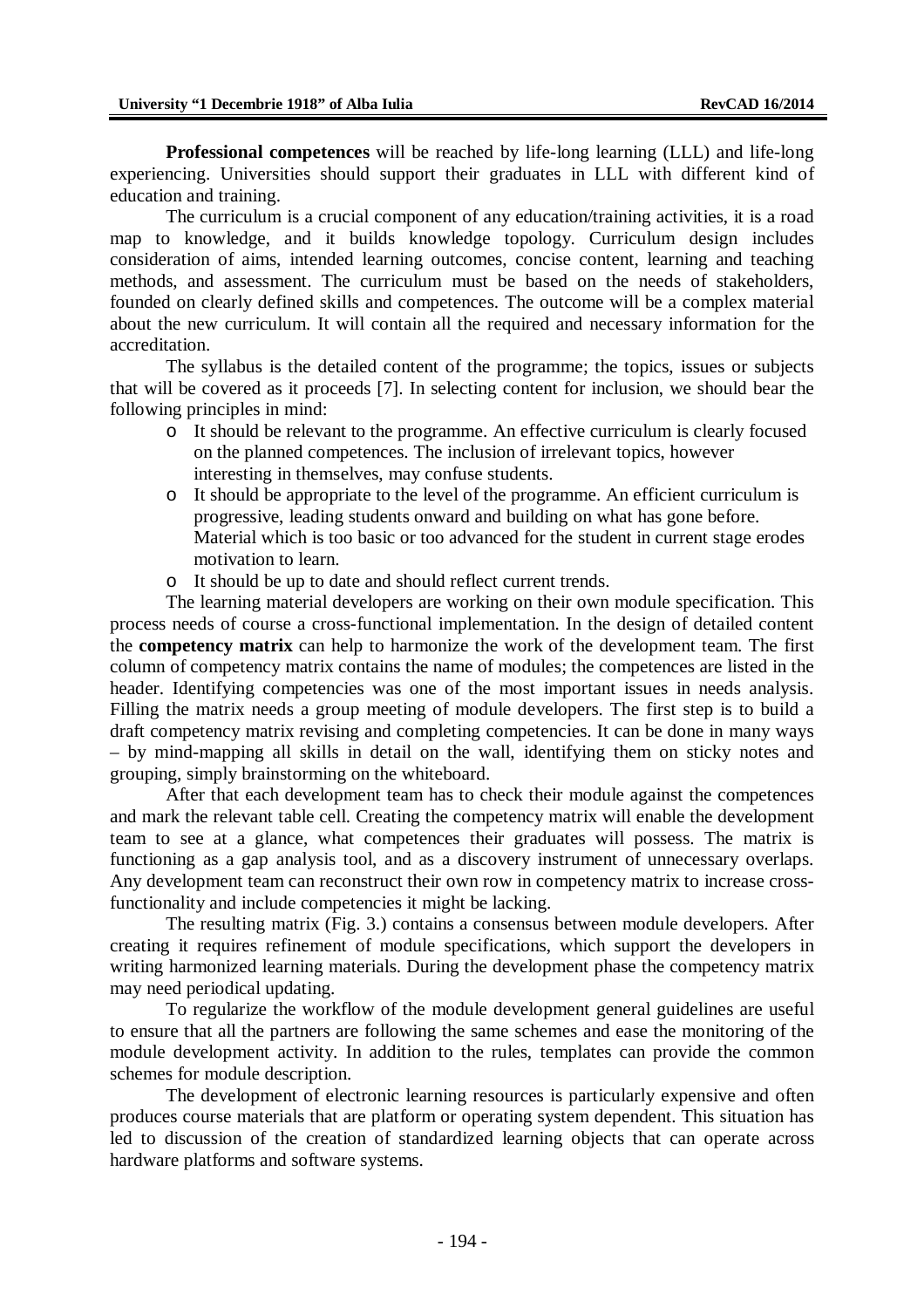| Project Management<br>and Organisation                  | ×                                     | ×                                        | ×                                                        |                                                    |                                                    |                              |                     |                                               |                                                    |                                               |                                                   |                                   |                                                                                |                                                             | ×                              |                                             | ×                                           | ×                                  | ×                                       | ×                                                               | ×                                                                   |                                                   |                                                        |                                                                       |                                                                                | ×                                                              | ×                                                                 | ×                            |
|---------------------------------------------------------|---------------------------------------|------------------------------------------|----------------------------------------------------------|----------------------------------------------------|----------------------------------------------------|------------------------------|---------------------|-----------------------------------------------|----------------------------------------------------|-----------------------------------------------|---------------------------------------------------|-----------------------------------|--------------------------------------------------------------------------------|-------------------------------------------------------------|--------------------------------|---------------------------------------------|---------------------------------------------|------------------------------------|-----------------------------------------|-----------------------------------------------------------------|---------------------------------------------------------------------|---------------------------------------------------|--------------------------------------------------------|-----------------------------------------------------------------------|--------------------------------------------------------------------------------|----------------------------------------------------------------|-------------------------------------------------------------------|------------------------------|
| Geodatabases and<br><b>Distributed</b><br>Architectures | ×                                     |                                          | ×                                                        |                                                    |                                                    |                              | ×                   |                                               |                                                    | ×                                             | ×                                                 | ×                                 |                                                                                |                                                             |                                | ×                                           |                                             |                                    | ×                                       |                                                                 | ×                                                                   |                                                   | ×                                                      | ×                                                                     | ×                                                                              |                                                                |                                                                   |                              |
| <b>Spatial Analysis</b>                                 | ×                                     |                                          |                                                          | ×                                                  |                                                    | ×                            | ×                   |                                               | ×                                                  | ×                                             |                                                   |                                   |                                                                                | ×                                                           |                                | ×                                           | $\times$                                    |                                    | ×                                       | ×                                                               | ×                                                                   | $\times$                                          | ×                                                      | ×                                                                     | ×                                                                              | ×                                                              | ×                                                                 |                              |
| <b>Spatial Data Models</b>                              | ×                                     |                                          |                                                          | ×                                                  |                                                    |                              | ×                   |                                               | ×                                                  | ×                                             | ×                                                 |                                   |                                                                                |                                                             | ×                              | ×                                           |                                             |                                    | ×                                       |                                                                 | ×                                                                   | ×                                                 | ×                                                      |                                                                       |                                                                                | ×                                                              | ×                                                                 |                              |
| Cartography and<br>Geovisualization                     | ×                                     |                                          |                                                          | ×                                                  |                                                    | ×                            |                     |                                               |                                                    | ×                                             |                                                   | ×                                 |                                                                                | ×                                                           |                                | ×                                           | ×                                           |                                    | ×                                       | ×                                                               | ×                                                                   | ×                                                 | $\boldsymbol{\times}$                                  | ×                                                                     | ×                                                                              |                                                                |                                                                   |                              |
| Data Acquisition and<br>Data Integration                | ×                                     |                                          | ×                                                        |                                                    | ×                                                  |                              |                     | ×                                             | ×                                                  | ×                                             | ×                                                 |                                   |                                                                                |                                                             |                                | ×                                           | $\times$                                    |                                    | ×                                       |                                                                 | ×                                                                   |                                                   | ×                                                      | ×                                                                     | ×                                                                              | ×                                                              |                                                                   |                              |
| <b>Remote Sensing</b>                                   | ×                                     |                                          |                                                          | ×                                                  | ×                                                  |                              | ×                   |                                               | ×                                                  | ×                                             |                                                   |                                   |                                                                                | ×                                                           |                                |                                             | ×                                           | ×                                  | ×                                       | ×                                                               | ×                                                                   | ×                                                 | ×                                                      | ×                                                                     | ×                                                                              | ×                                                              |                                                                   |                              |
| Geoinformation<br>Systems and Science                   | ×                                     |                                          |                                                          | ×                                                  |                                                    |                              | ×                   |                                               |                                                    | ×                                             | ×                                                 |                                   |                                                                                | ×                                                           | ×                              |                                             | ×                                           | ×                                  | ×                                       |                                                                 | $\times$                                                            | ×                                                 | ×                                                      |                                                                       |                                                                                |                                                                |                                                                   |                              |
| <b>MODULES</b><br><b>COMPETENCES</b>                    | have knowledge of contemporary issues | inderstanding of management GIS projects | understanding of professional and ethical responsibility | originality in application of scientific knowledge | apply remote sensing and photogrammetric knowledge | apply cartographic knowledge | apply GIS knowledge | apply cadastre and land information knowledge | ability to use data acquisition techniques, skills | ability to analyze and interpret spatial data | ability to integrate and manage spatial databases | ability to design webGIS services | prehend legal issues and standards in geographic information<br>ability to com | ability to solve complex spatial problems in global context | ability to design GIS projects | ability to write simple computer programmes | ability to work in multi-disciplinary teams | ability to communicate effectively | ability to engage in life-long learning | have critical awareness of current problems and/or new insights | rehensive understanding of new techniques and technologies<br>compr | ability to evaluate critically current researches | ability to evaluate methods and propose new approaches | bility to deal with complex issues creatively and systematically<br>ᅙ | self direction and originality in tackling and solving problems<br>demonstrate | ability to act autonomously in planning and implementing tasks | ability to communicate to specialist and non specialist audiences | apply knowledge of economics |

Fig. 3. Competency matrix (Source: GE-UZ, edited by Uzbek course developers). Core competences adapted from [3]).

**Metadata** will be fundamental in implementing such systems. Whilst learning units form the building blocks of a networked and inter-connected environment, metadata is required to bind the units together and allow them to interoperate. Metadata is required to describe what learning units look like, how to build a learning route from them, what if any refinements or value adding operations have been carried out on a unit, and in a networked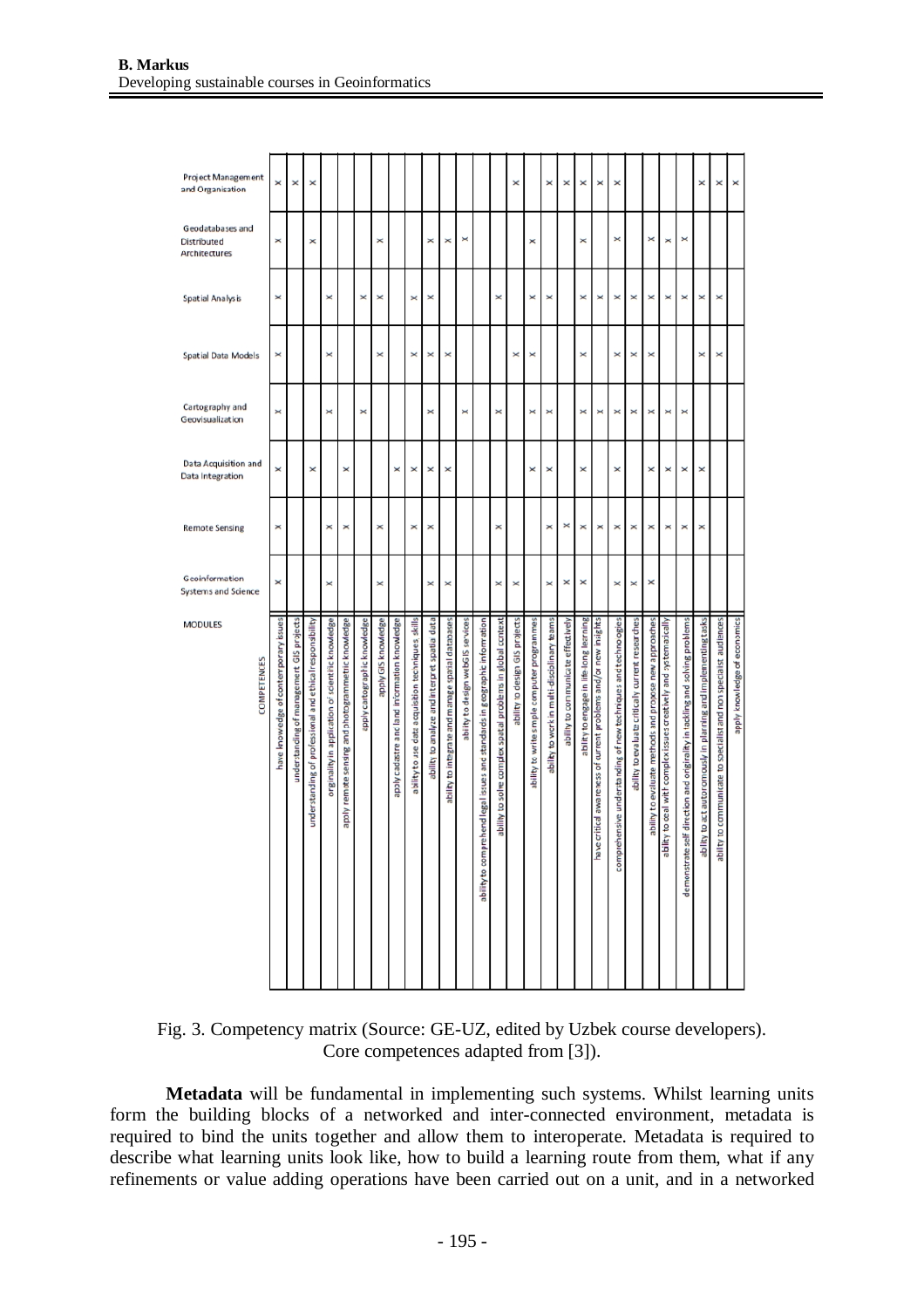environment what services a tutor/learner can request from a server and what parameters the teacher/student should send to the server to request the service [5].

#### **4. Quality**

Quality is omnipresent, ubiquitous – like the cloud of computers. Understanding and evaluating the quality of education requires a comprehensive picture of the unique and complex characters of the system that produced them. The third part of the paper is dealing briefly with quality enhancement issues.

**Quality management** has four main components: quality planning, quality control, quality assurance and quality improvement. Quality management uses quality assurance and control of processes as well as products to achieve more consistent quality.

- o Quality planning is a systematic process that translates quality policy into Measurable objectives and requirements, and lays down a sequence of steps for realizing them within a specified timeframe.
- o Quality control means the detection of defects. It is a process that is used to ensure a certain level of quality in a product or service.
- o Quality assurance is the prevention of defects. It is the systematic measurement, comparison with a standard, monitoring of processes and an associated feedback loop that confers error prevention. This can be contrasted with quality control, which is focused on process outputs.
- o Quality improvement is a formal approach to the analysis of performance and systematic efforts to improve it. Total quality management is an integrative philosophy of management for continuously improving the quality of products, services and processes.

Bergen Communiqués (2005) underlined the quality of research and education. As a consequence the quality management systems were improved at the universities based on reengineered quality manuals. The quality manual is an official document produced by the university that details how its quality management system operates. A typical **quality manual** includes:

- o Quality policy
- o Mission statement
- o Quality Management System Architecture
- o Quality improvement program
- o Course initiation, regular internal monitoring and evaluation
- o Consumer protection
- o Teachers evaluation
- o Self-assessment process
- o Feedback forms

For the same reason ENQA published in 2005 its report on ESG. The recommendations of the report resulted in many universities an additional document called "Quality improvement plan". It is for internal quality assurance, targeting continuous refinement of educational processes.

The **...Quality improvement plan**" consists of the following seven key areas:

- o Policy and procedures for quality assurance
- o Approval, monitoring and periodic review of programmes and awards
- o Assessment of students
- o Quality assurance of teaching staff
- o Learning resources and student support